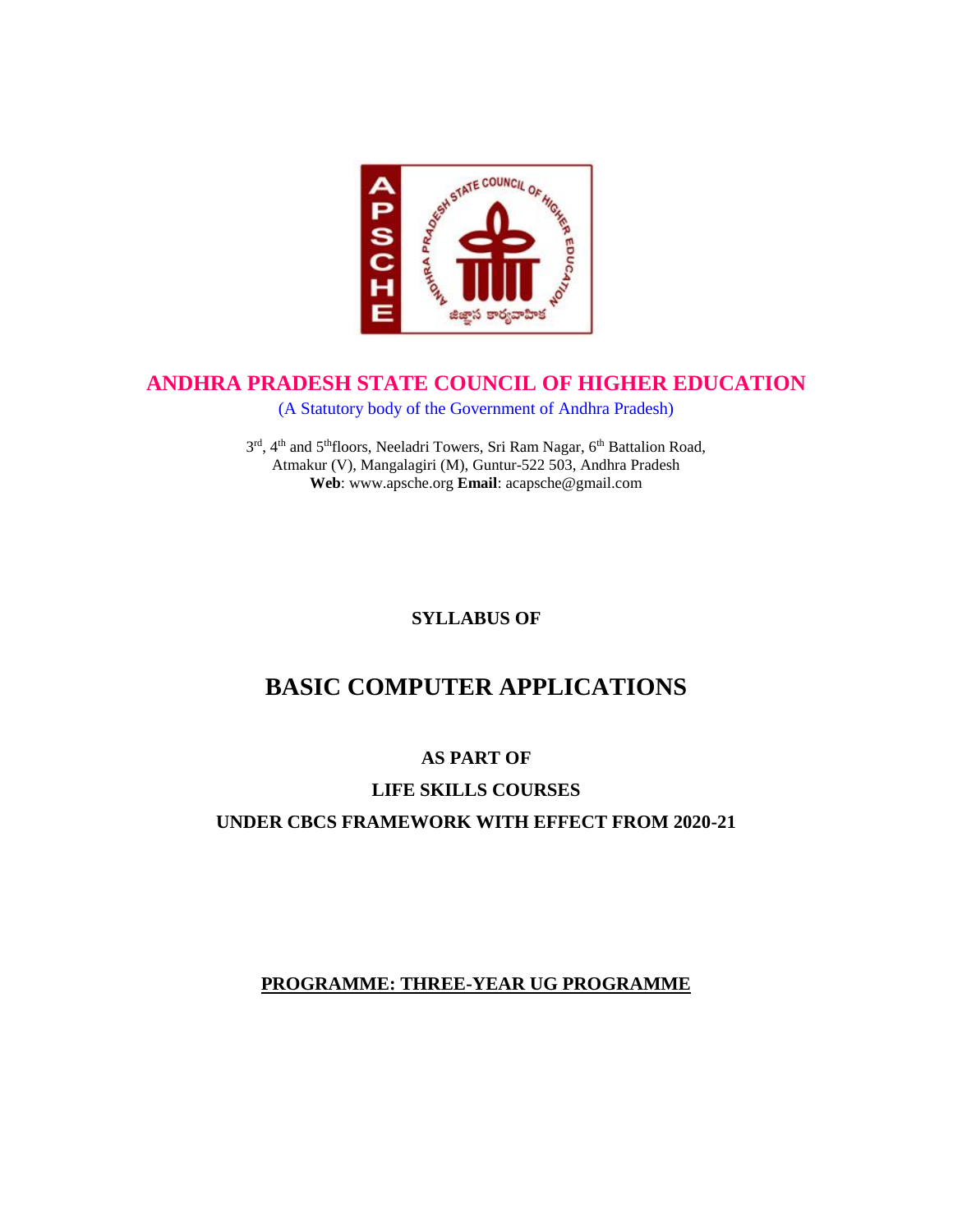## **ANDHRA PRADESH STATE COUNCIL OF HIGHER EDUCATION**

**B.Sc. / B.Com / B.A**

Revised Syllabus under CBCS w.e.f. 2020-2021

# **LIFE SKILL COURSE BASIC COMPUTER APPLICATIONS**

| <b>Semester</b> | <b>Course Code</b>   | <b>Course Title</b>                | H <sub>0</sub><br>urs | <b>Credits</b> |
|-----------------|----------------------|------------------------------------|-----------------------|----------------|
|                 | Life skill<br>course | <b>BASIC COMPUTER APPLICATIONS</b> | 30                    |                |

## **Objectives:**

This course aims at providing exposure to students in skill development towards basic office applications.

## **Course Learning Outcomes:**

After successful completion of the course, student will be able to:

- 1. Demonstrate basic understanding of computer hardware and software.
- 2. Apply skills and concepts for basic use of a computer.
- 3. Identify appropriate tool of MS office to prepare basic documents, charts, spreadsheets and presentations.
- 4. Create personal, academic and business documents using MS office.
- 5. Create spreadsheets, charts and presentations.
- 6. Analyze data using charts and spread sheets.

## **Unit-I:** (08 hrs)

**Basics of Computers:** Definition of a Computer - Characteristics of computers, Applications of Computers – Block Diagram of a Digital Computer – I/O Devices, hardware, software human ware, application software, system software, Memories - Primary, Auxiliary and Cache Memory.

**MS Windows** – Desktop, Recycle bin, My Computer, Documents, Pictures, Music, Videos,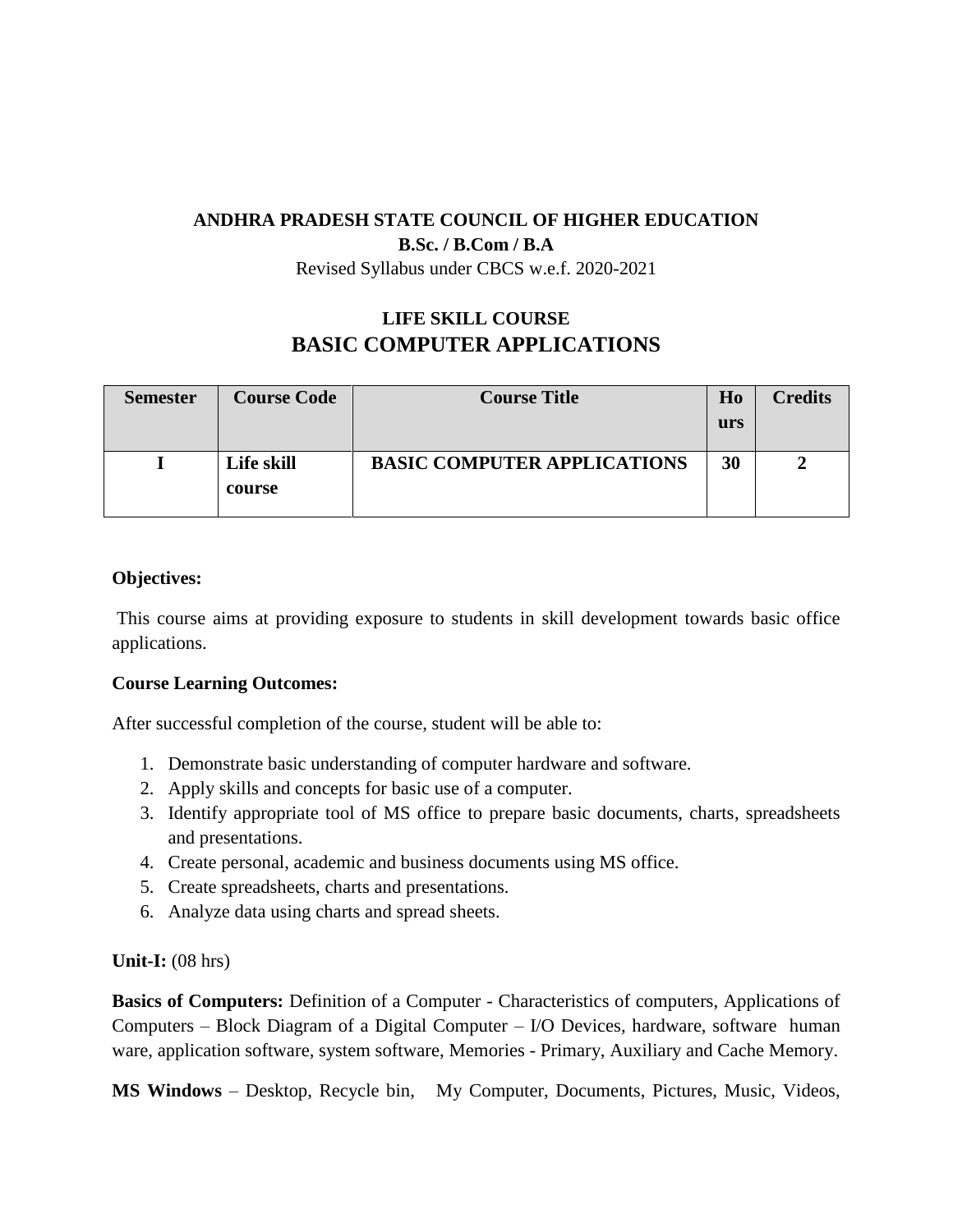Task Bar, Control Panel.

**Unit-II:** (08 hrs)

**MS-Word :** Features of MS-Word - MS-Word Window Components - Creating, Editing, Formatting and Printing of Documents – Headers and Footers – Insert/Draw Tables, Table Auto format – Page Borders and Shading – Inserting Symbols, Shapes, Word Art, Page Numbers, Mail Merge.

**Unit-III:** (10 hrs)

**MS-Excel :** Overview of Excel features – Creating a new worksheet, Selecting cells, Entering and editing Text, Numbers, Inserting Rows/Columns –Changing column widths and row heights, Formulae, Referencing cells , Changing font sizes and colors, Insertion of Charts, Auto fill, Sort.

**MS-PowerPoint:** Features of PowerPoint – Creating a Presentation - Inserting and Deleting Slides in a Presentation – Adding Clip Art/Pictures -Inserting Other Objects, Audio, Video - Resizing and scaling of an Object – Slide Transition – Custom Animation.

## **RECOMMENDED CO-CURRICULAR ACTIVITIES:** (04 hrs)

(Co-curricular activities shall not promote copying from textbook or from others work and shall encourage self/independent and group learning)

- 1. Assignments (in writing and doing forms on the aspects of syllabus content and outside a. the syllabus content. Shall be individual and challenging)
- 2. Student seminars (on topics of the syllabus and related aspects (individual activity))
- 3. Quiz, Group Discussion
- 4. Solving MCQ's available online.
- 5. Suggested student hands on activities:
	- Create two folders, Rename the folder, create two files each using notepad and paint, move the files from one folder to another folder, delete a file you have created, copy and paste text within notepad.
	- Create a letter head for your college with watermark, your resume, visiting card, brochure for your college activity, organization chart for your college, any advertisement, Prepare your Class time table.
	- Prepare your mark sheet, Prepare your class time table, Prepare a salary bill for an organization, Sort the bill as per the alphabetical order of the names, Get online weather data and analyze it with various charts.
	- Create a PowerPoint presentation for a student seminar.